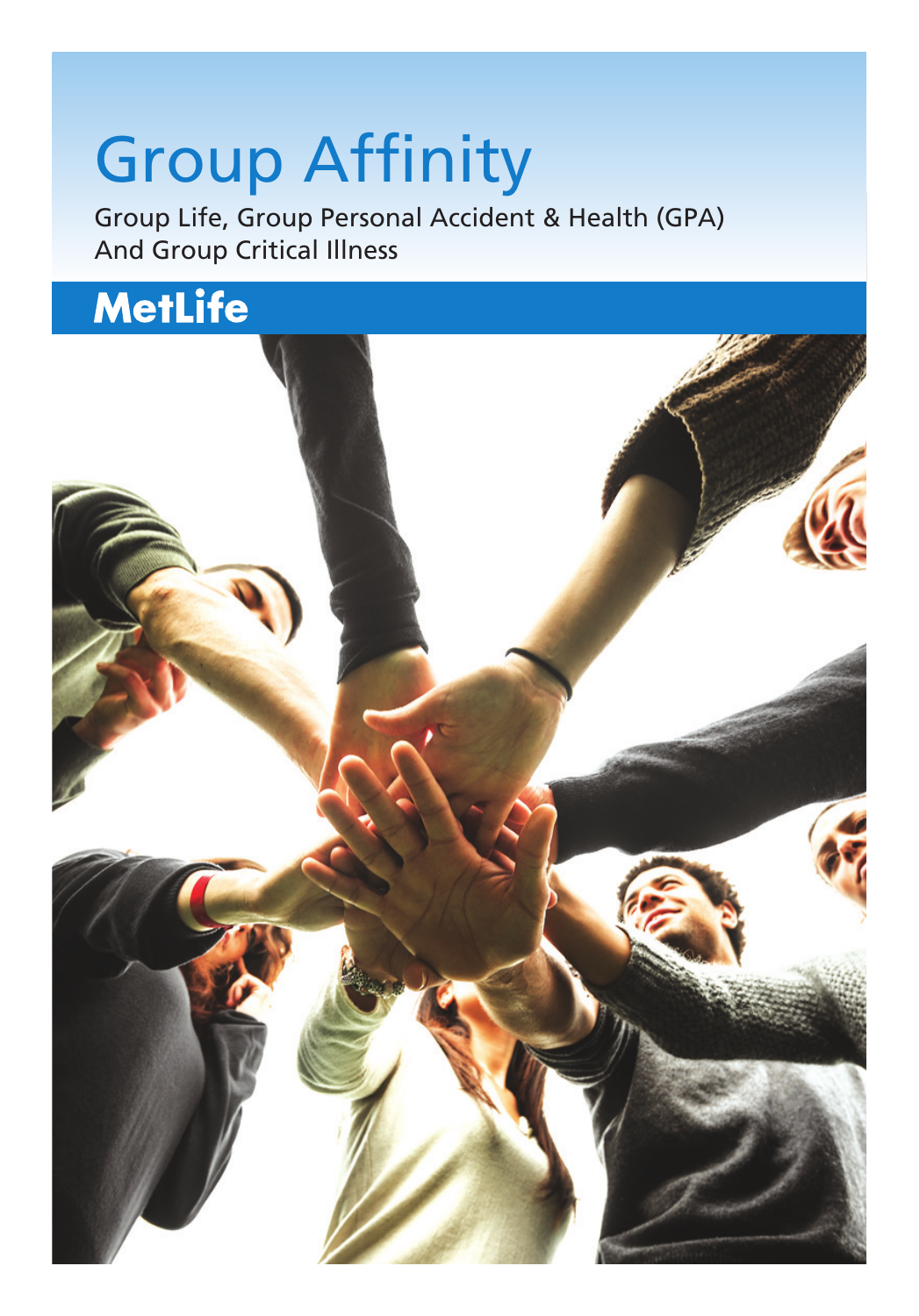The success of Affinity Group depends on the welfare of all its members. With the increasing uncertainty of life, it is important for you to protect your valuable group members against any adverse eventuality due to accident or sickness and the financial strain it brings

Keeping your needs in mind. MetLife brings to you a new Group Insurance Plan - Group Affinity, which provides your members 24 hours a day and 365 days a year worldwide protection against financial loss due to accident & sickness.

**Group Affinity** is a pure protection and yearly renewable term policy that includes Group Life, Group Personal Accident & Health (GPA) and Group Critical Illness benefits. The Policy comprises the following types of coverage which are customizable for the needs of your Affinity Group.

### 1 GROUP LIFE

### i. Loss of Life (Death due to Accident or Sickness)

In the event of the insured member's death due to any cause - accident or sickness occurring anywhere in the world, except for death resulting from active participation in war or war like operations, and suicide, the benefit amount shall be paid in a lump-sum to his/her beneficiary.

### 2. GROUP PERSONAL ACCIDENT & HEALTH

### i. Accidental Death (AD)

If an accidental injury results in the death of an insured member within One hundred eighty three (183) days from the date of the accident, the insured amount shall be paid to his/her beneficiary.

### ii. Dismemberment, Loss of Sight, Hearing, and Speech Indemnity

If an accidental injury results in any of the following losses to an insured member within One hundred eighty three (183) days from the date of the accident, the payment shall be made in one lump sum to the insured member in accordance with the applicable percentage indicated here below to be annlied to the insured amount.

| Loss of Both Hands or Both Feet | 100% Loss of either Hand or Foot and Sight in One Eve 100% Loss of either Hand or Foot |                                   | 50% |
|---------------------------------|----------------------------------------------------------------------------------------|-----------------------------------|-----|
| Loss of Sight in Both Eves      | 100% Loss of Speech                                                                    | 100% Loss of Sight in one Eve     | 50% |
| Loss of one Hand and one Foot   | 100% Loss of Hearing in Both Ears                                                      | 100% Loss of Thumb & Index Finger | 25% |

### iii. Total and Permanent Disability (PTD)

If, as the result of an accidental injury an insured member becomes Totally Disabled within One hundred eighty three (183) days from the date of the accident and such disability has continued for a period of twelve (12) consecutive months, the benefit amount shall be paid in a lump-sum to such insured member.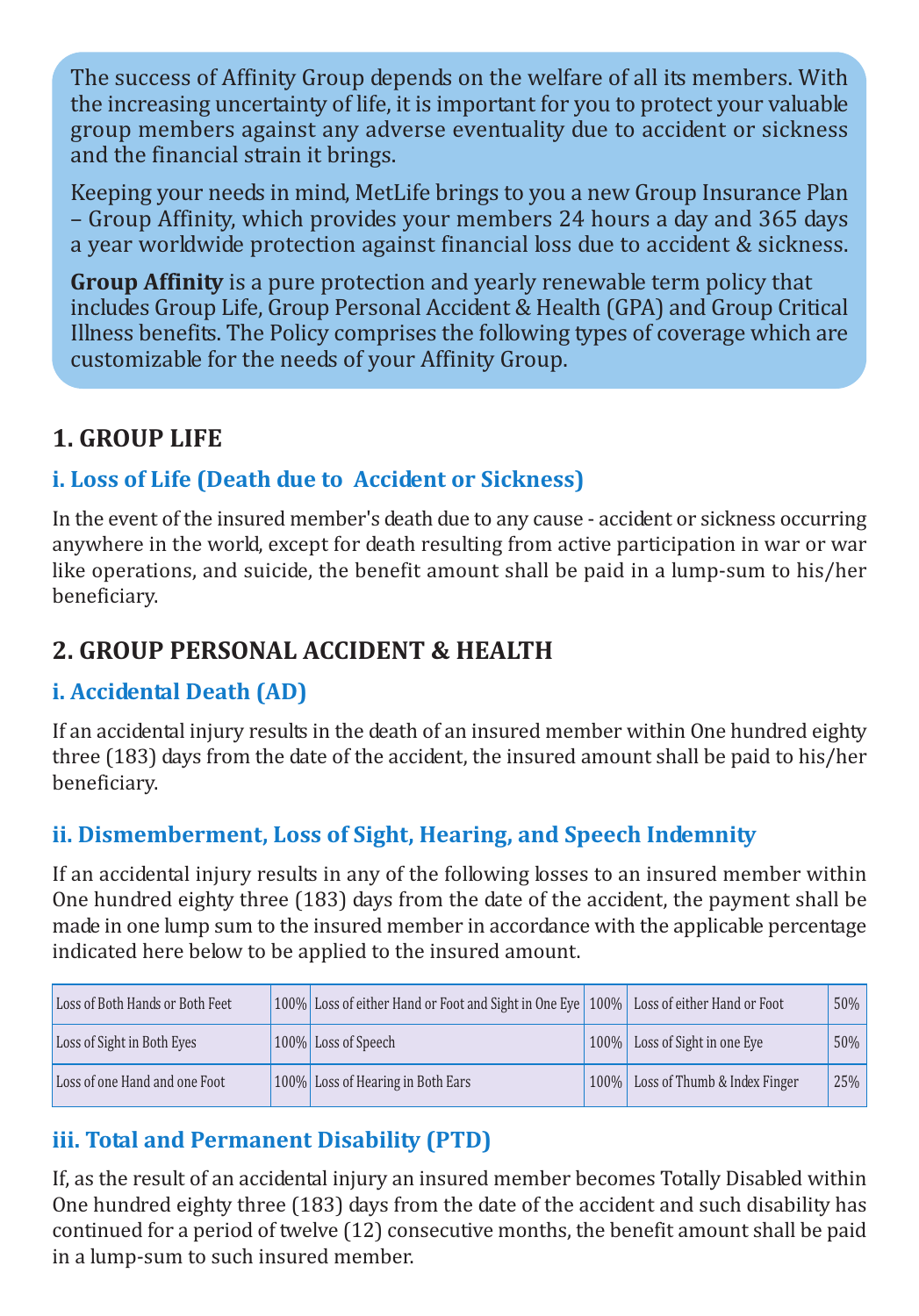### iv. Accidental Medical Expenses Reimbursement (AMR)

If, as a result of an accidental injury, an insured member shall require treatment by a physician, use of hospital facilities, or the employment of a licensed nurse while at the hospital within the thirty (30) days after the date of the Accident, the Reasonable, Customary and Necessary medical expenses incurred within one (1) Year from the date of the accident for such physician treatment, hospital charges and nurses fees, which are in excess of the deductible (Rs. 500) and up to insured amount limit stated in the Policy shall be paid.

### v. In-Hospital Weekly Income - Accident (IH-A)

If, as the result of accidental injury except pre-existing conditions, an insured member shall be necessarily confined within a hospital as an in-patient for at least 24 hours under the continuous attendance of a physician, the Weekly Benefit stated in the Policy shall be paid. for each week that the insured person shall be confined therein, up to fifty two (52) successive weeks. If an insured person is confined for a portion of week, one seventh (1/7) of the Weekly Benefit shall be paid for each day of the confinement.

### vi In-Hospital Weekly Income - Accident or Sickness (IH-A/S)

If, as the result of commencement of accidental injury or sickness, except pre-existing conditions, an insured member shall be necessarily confined within a hospital as an inpatient for at least 24 hours under the continuous attendance of a physician, the Weekly Benefit stated in the Policy shall be paid, for each week that the insured person shall be confined therein, un to fifty two (52) weeks, commencing immediately following the Elimination period one (1) day. If the Insured member is confined for a portion of a week. one seventh (1/7) of the Weekly Benefit shall be paid for each day of the confinement commencing immediately following the Elimination period, if any Waiting Period is 31 days and for injury or sickness related to tonsils, hernia or female organs of reproduction Waiting Period is 120 days as stated in the Policy.

### **3. GROUP CRITICAL ILLNESS**

Critical Illness provides a lump sum payment to an insured member when the insured member is diagnosed to be suffering from the following critical illnesses, except pre-existing conditions, as listed and defined in the Policy commencing immediately following the Waiting Period (60 days). Insured members can be covered under one of the following three  $(3)$  plans:

- Plan 1: Major Cancer Only
- Plan 2: Maior Cancers, Stroke, First Heart Attack, Serious Coronary Artery Disease, Heart Valve Surgery, Primary Pulmonary Hypertension.
- Plan 3: Major Cancers, Stroke, First Heart Attack, Serious Coronary Artery Disease, Heart Valve Surgery, Primary Pulmonary Hypertension, End Stage Lung Disease, End Stage Liver Failure, Fulminant Hepatitis, Kidney Failure, Coma, Aplastic Anaemia, Major Organ/Bone Marrow Transplantation.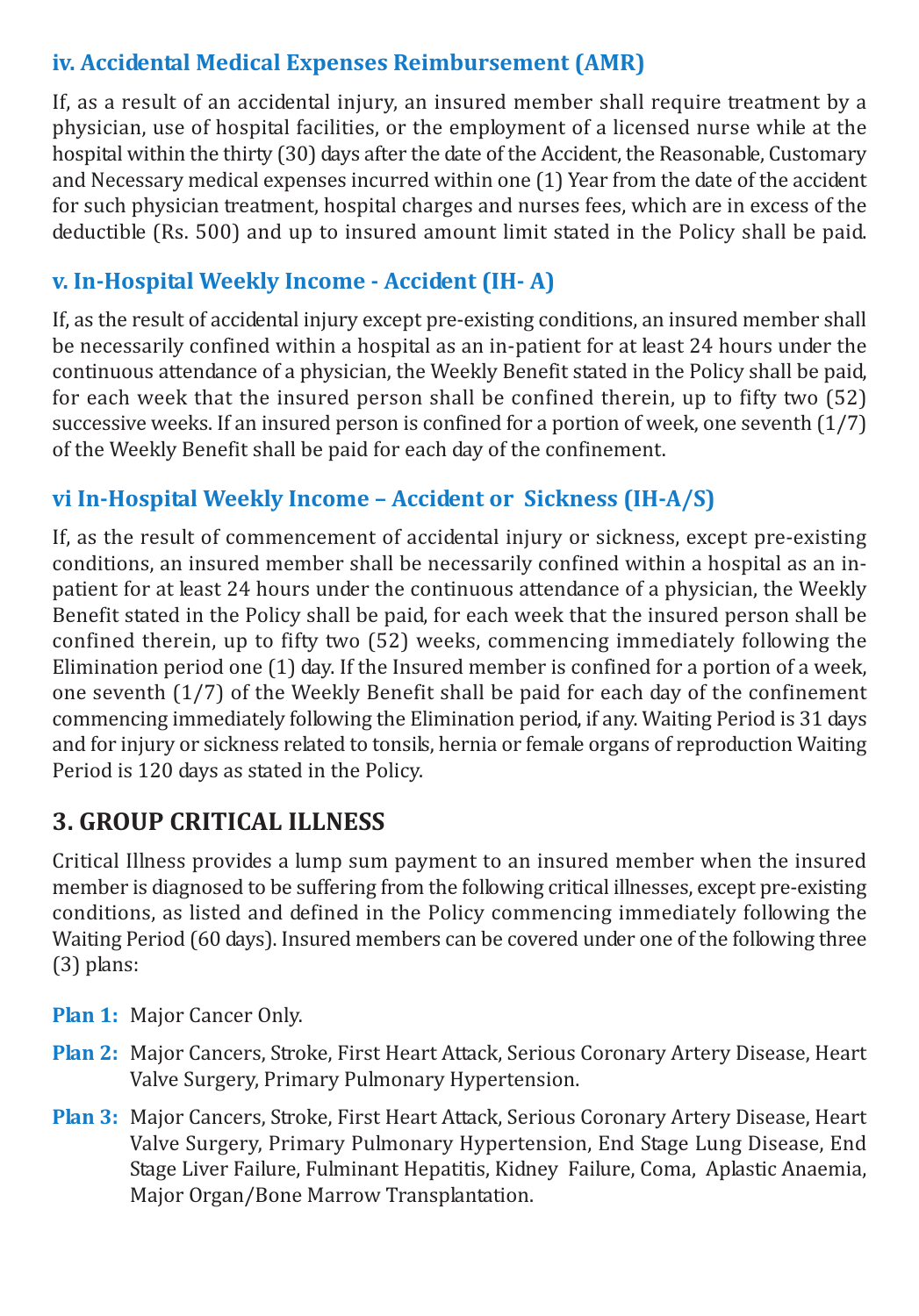### **FREQUENTLY ASKED OUESTIONS**

### What is Group Insurance and why?

A group insurance plan insures a group of people under a single insurance contract and every individual member of the group enjoys a comparatively lower premium rate than insuring one nerson individually.

#### What is the premium rate of the Group Insurance? ٠

Premium will be determined based on the age, gender, occupation and amount of insurance of all insured members in a group. Proposal with the detail of benefit and premium will be submitted after receiving details of your members from you.

### Why should an affinity group buy a Group Insurance?

- Members and their family would feel financially secure.  $\bullet$
- **a** It encures medical care of members
- $\overline{\phantom{a}}$ It helps increasing loyalty of members towards their Affinity Group resulting in higher productivity and engagement.
- It safeguards the Affinity Group from paying huge amount in the event of  $\bullet$ adverse eventuality, like death, disability, injury & illness of members.
- $\bullet$ Premium is lower in group insurance.
- It enables the Affinity Group to plan and budget for the future accurately.  $\bullet$

### Who is eligible to apply for this plan?

This plan is available to a group of 10 or more members aged between 16 to 64. The Affinity Group shall provide full details of its members to MetLife. Coverage shall commence on the members subject to MetLife's written confirmation.

### What type of groups can buy Group Affinity Plan?

In order to be eligible, the group must be an Affinity Group formed for a reason other than to obtain insurance. Affinity Group is any group formed around a shared interest or common goal or consumers of a particular corporate/brand house to which individuals formally or informally belong.

#### Can we take the Group Insurance coverage on premium contribution J. hacic?

Yes. The insured members may contribute some or all of the premium payment in order to be covered under the group insurance policy For Contributory Plans, participation must be at a minimum 75% of total eligible members of the group.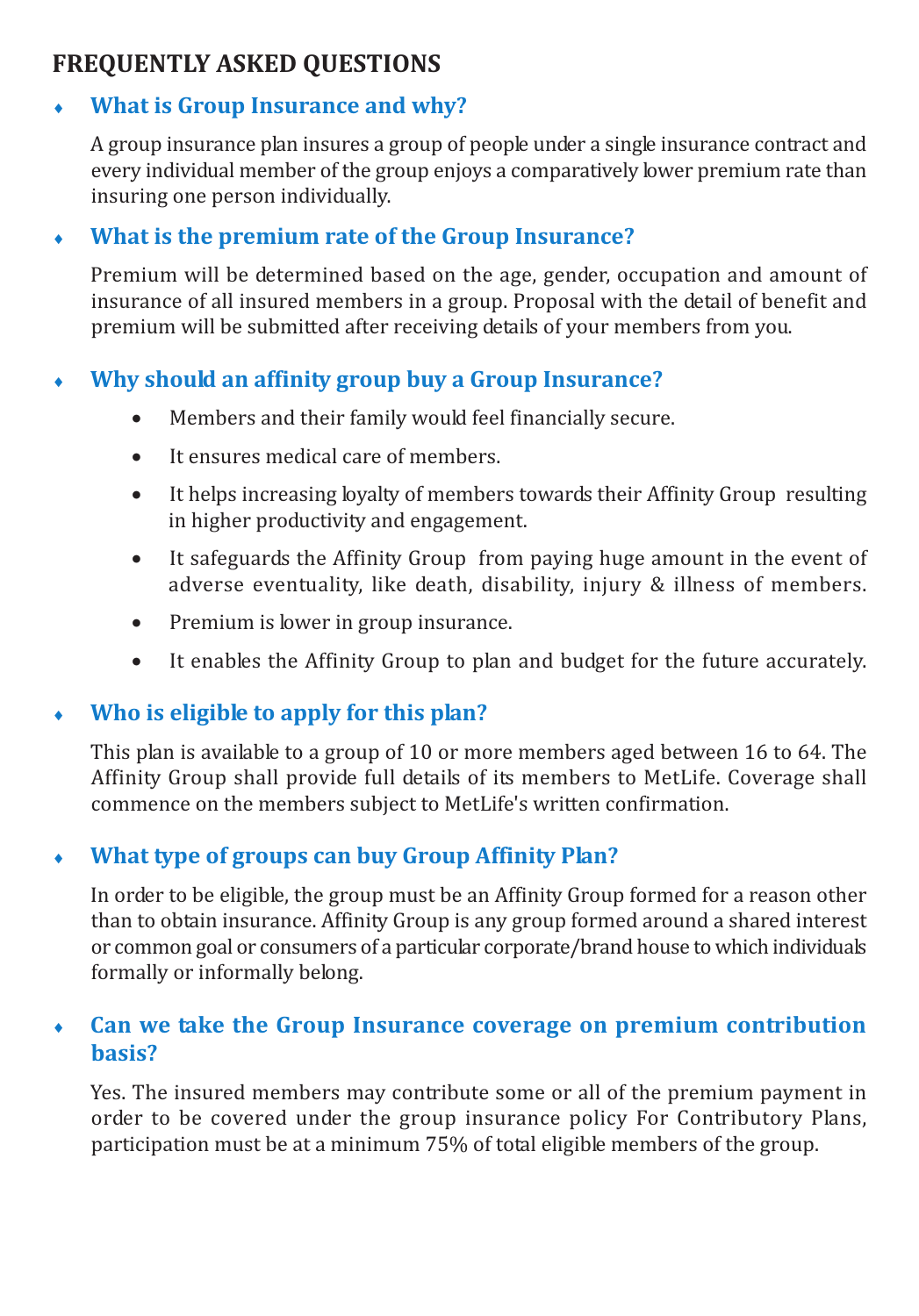#### What happens if an insured member leaves the Affinity Group? x

Upon Affinity Group's instruction, his/her coverage is terminated from the day s/he leaves the Affinity Group. The unutilized premium is adjusted on a pro-rata basis against the premium for newly enrolled members or the next renewal premium as per the preference of the Affinity Group.

#### What hannens if a new member joins the Affinity Groun? ¥

His/her coverage starts from his/her date of enrollment accepted by MetLife. MetLife will charge only the pro-rated premium for the remaining period up to the renewal date or the Policy anniversary. If any unutilized premium is available, this amount can be credited towards the premium for new members or Affinity Group may ont for only new enrolment at Policy anniversary.

#### Are we covered at work, at home or during vacation and travelling? Ä

Yes. This plan provides 24 hours a day and 365 days a year worldwide protection.

### How is coverage amount determined?

Coverage amount of each member can be determined in any of the following ways:

- Flat Amount Plan: The amount of insurance is identical for all eligible members.  $\blacksquare$
- $\bullet$ Multiple of Common Base: The amount of insurance is determined by a multiple of the member's Fee or share or payments or designation or others as accepted by MetLife.

#### Can we choose only certain coverage as we want to, on an optional basis? .

Yes. We can customize the coverage package for your Affinity Groun's need.

#### How do we make a claim? z

You can call our office for assistance. Our friendly representatives will guide you on the claim process.